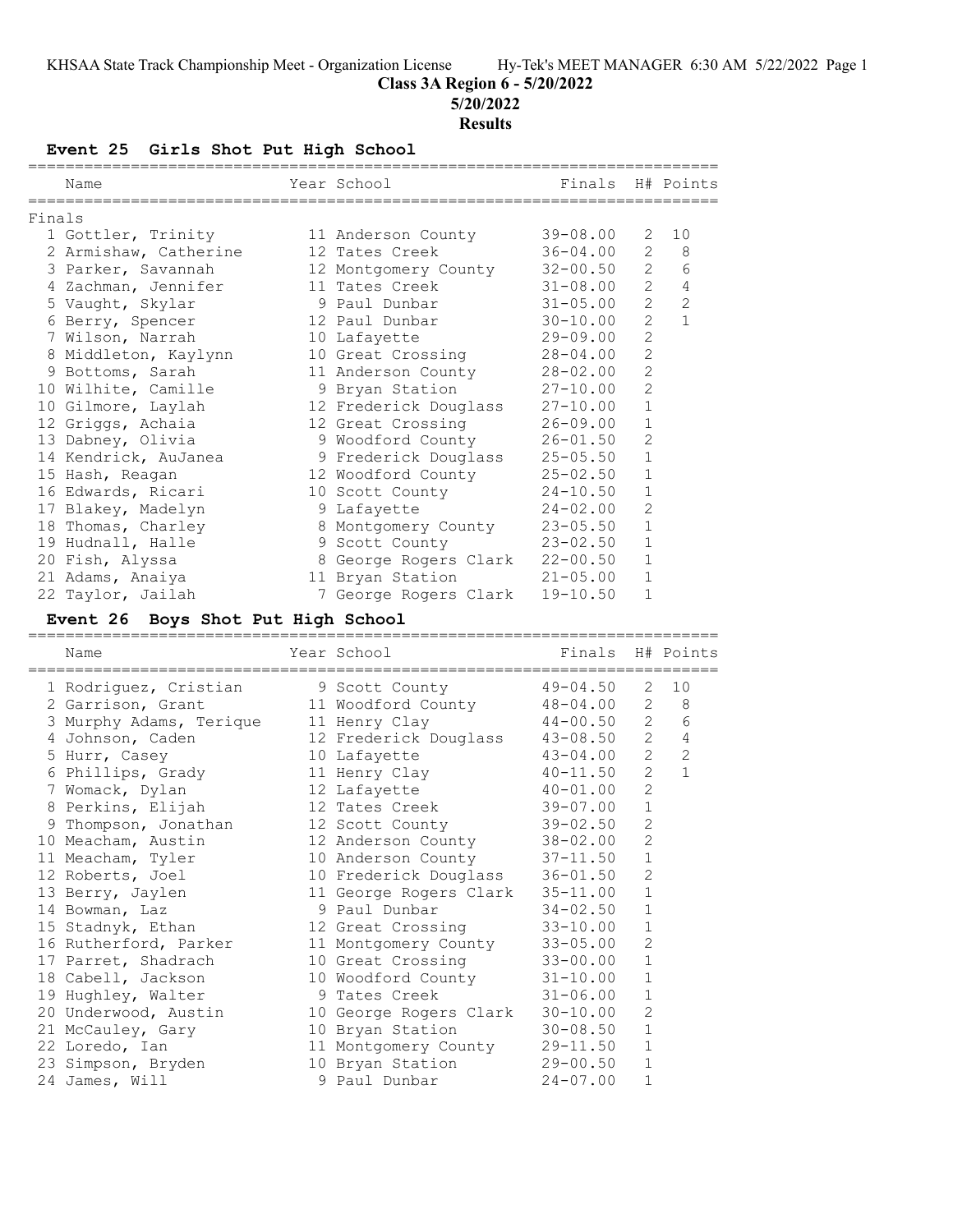**Class 3A Region 6 - 5/20/2022**

**5/20/2022**

#### **Results**

## **Event 27 Girls Discus Throw High School**

| Name                                                                          | Year School                                    | Finals     |                   | H# Points    |
|-------------------------------------------------------------------------------|------------------------------------------------|------------|-------------------|--------------|
| 1 Gottler, Trinity                                                            | 11 Anderson County                             | $134 - 00$ | 2                 | 10           |
| 2 Armishaw, Catherine                                                         | 12 Tates Creek                                 | 121-04     | $\mathbf{2}$      | 8            |
| 3 Berry, Spencer                                                              | 12 Paul Dunbar                                 | $113 - 01$ | $\mathbf{2}$      | 6            |
| 4 Hash, Reagan                                                                | 12 Woodford County                             | $109 - 00$ | $\overline{2}$    | 4            |
| 5 Harris, Ashton                                                              | 10 Tates Creek                                 | $103 - 03$ | $\overline{2}$    | 2            |
| 6 Dabney, Olivia                                                              | 9 Woodford County                              | 99-04      | 2                 | $\mathbf{1}$ |
| 7 Blakey, Madelyn                                                             | 9 Lafayette                                    | $99 - 01$  | $\overline{2}$    |              |
| 8 Vaught, Skylar                                                              | 9 Paul Dunbar                                  | $94 - 01$  | $\mathbf{2}$      |              |
| 9 Brown, Chapel                                                               | 9 Great Crossing                               | $91 - 01$  | $\overline{c}$    |              |
| 10 Metcalf, Lily                                                              |                                                | $87 - 06$  | $\overline{c}$    |              |
|                                                                               | 9 Lafayette<br>12 Great Crossing               | 78-06      | $\mathbf{2}$      |              |
| 11 Griggs, Achaia                                                             | 12 Frederick Douglass                          | $78 - 05$  | $\mathbf{2}$      |              |
| 12 Gilmore, Laylah                                                            |                                                | $74 - 02$  | $\mathbf{1}$      |              |
| 13 Parker, Savannah<br>14 Wilhite, Camille                                    | 12 Montgomery County                           | $73 - 01$  | $\mathbf{1}$      |              |
|                                                                               | 9 Bryan Station                                | $72 - 04$  | $1\,$             |              |
| 15 Romero, Brienna                                                            | 12 Frederick Douglass                          |            | $\mathbf{1}$      |              |
| 16 Hudnall, Halle                                                             | 9 Scott County                                 | 68-07      | 1                 |              |
| 17 Adams, Anaiya                                                              | 11 Bryan Station                               | 64-08      | 1                 |              |
| 18 Fish, Alyssa                                                               | 8 George Rogers Clark                          | $62 - 03$  |                   |              |
| 19 Edwards, Ricari                                                            | 10 Scott County                                | 60-11      | 1<br>$\mathbf{1}$ |              |
| 20 Bottoms, Sarah                                                             | 11 Anderson County                             | $54 - 05$  | $\mathbf{1}$      |              |
| 21 Thomas, Charley                                                            | 8 Montgomery County                            | $49 - 02$  |                   |              |
| Event 28 Boys Discus Throw High School<br>___________________________________ | ___________________________________            |            |                   |              |
|                                                                               |                                                |            |                   |              |
| Name                                                                          | Year School                                    | Finals     |                   | H# Points    |
| :======================<br>1 Garrison, Grant                                  | =============<br>11 Woodford County            | $140 - 06$ | 2                 | 10           |
| 2 Roberts, Joel                                                               | 10 Frederick Douglass                          | 128-09     | $\overline{2}$    | 8            |
| 3 Parret, Shadrach                                                            | 10 Great Crossing                              | $125 - 06$ | $\overline{2}$    | 6            |
| 4 Womack, Dylan                                                               | 12 Lafayette                                   | $120 - 01$ | $\overline{2}$    | 4            |
| 5 Eqal, Naser                                                                 | 11 Tates Creek                                 | $109 - 10$ | $\mathbf{1}$      | 2            |
| 6 Phillips, Grady                                                             | 11 Henry Clay                                  | $109 - 02$ | $\overline{c}$    | $\mathbf{1}$ |
| 7 Vanderpool, James                                                           | 11 Henry Clay                                  | 108-09     | $\mathbf 1$       |              |
|                                                                               | 12 Scott County                                | $102 - 00$ | 2                 |              |
| 8 Thompson, Jonathan<br>9 McCauley, Gary                                      | 10 Bryan Station                               | $101 - 10$ | $\mathbf{2}$      |              |
| 10 Meacham, Tyler                                                             | 10 Anderson County                             | $101 - 03$ | $\mathbf{2}$      |              |
| 11 Brown, Quinn                                                               | 12 Scott County                                | $101 - 00$ | $\overline{2}$    |              |
| 12 Bowman, Laz                                                                | 9 Paul Dunbar                                  | $100 - 09$ | $1\,$             |              |
|                                                                               |                                                | $99 - 07$  | $\mathbf{2}$      |              |
| 13 Cabell, Jackson<br>14 Meacham, Austin                                      | 10 Woodford County<br>12 Anderson County       | 99-03      | 2                 |              |
| 15 Hughley, Walter                                                            | 9 Tates Creek                                  | $98 - 10$  | 1                 |              |
| 16 Stadnyk, Ethan                                                             | 12 Great Crossing                              | $97 - 02$  | $\mathbf 1$       |              |
|                                                                               |                                                | $94 - 11$  | 1                 |              |
| 17 Allison, Ben<br>18 Underwood, Austin                                       | 10 Montgomery County<br>10 George Rogers Clark | $89 - 06$  | $\mathbf 1$       |              |
| 19 Bowman, James                                                              | 11 George Rogers Clark                         | $86 - 03$  | $\mathbf 1$       |              |
| 20 Loredo, Ian                                                                | 11 Montgomery County                           | $81 - 06$  | $\mathbf 1$       |              |
| 21 Cramer, Raymond                                                            | 11 Bryan Station                               | $80 - 05$  | $\mathbf 1$       |              |
| 22 James, Will                                                                | 9 Paul Dunbar                                  | $70 - 04$  | $\mathbf 1$       |              |
| 23 Carter, Xavier                                                             | 7 Frederick Douglass                           | $65 - 11$  | 1                 |              |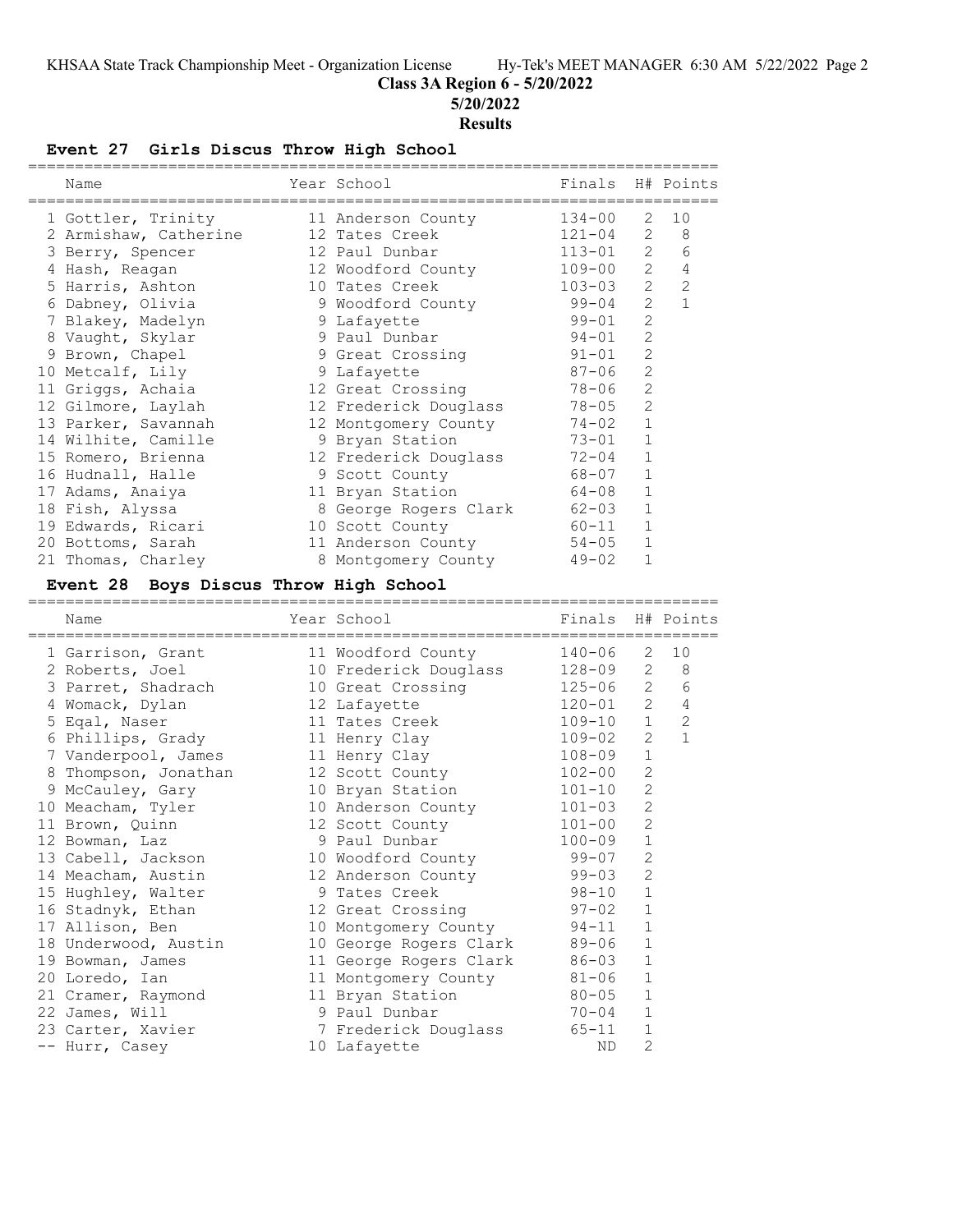#### **Class 3A Region 6 - 5/20/2022**

**5/20/2022**

#### **Results**

#### **Event 29 Girls Long Jump High School**

| Name                   |                |                                                                                                                                                                                                                                                                                                                                              |                       |                                                                  |
|------------------------|----------------|----------------------------------------------------------------------------------------------------------------------------------------------------------------------------------------------------------------------------------------------------------------------------------------------------------------------------------------------|-----------------------|------------------------------------------------------------------|
| 1 Haqqard, Isabela     |                |                                                                                                                                                                                                                                                                                                                                              | 2                     | 10                                                               |
| 2 Loutete, Lionela     |                |                                                                                                                                                                                                                                                                                                                                              | 2                     | - 8                                                              |
| 3 Trent, Jala          |                |                                                                                                                                                                                                                                                                                                                                              | $\overline{2}$        | 6                                                                |
|                        |                | $15 - 04.00$                                                                                                                                                                                                                                                                                                                                 | $\mathcal{L}$         | 4                                                                |
| 5 Griffin, Olivia      |                | $14 - 09.00$                                                                                                                                                                                                                                                                                                                                 | $\mathcal{L}$         | $\mathcal{L}$                                                    |
| 6 Allen, Kiya          |                | $14 - 08.00$                                                                                                                                                                                                                                                                                                                                 | $\mathcal{L}$         |                                                                  |
| 7 Ingram, Maddox       |                | $14 - 03.00$                                                                                                                                                                                                                                                                                                                                 |                       |                                                                  |
| 8 Slone Grundy, Aubrey |                | $14 - 01.00$                                                                                                                                                                                                                                                                                                                                 |                       |                                                                  |
| 9 Wells, Dorian        |                | $14 - 00.75$                                                                                                                                                                                                                                                                                                                                 |                       |                                                                  |
| 10 Nealy, Clarrissa    |                | $14 - 00.00$                                                                                                                                                                                                                                                                                                                                 | $\mathfrak{D}$        |                                                                  |
| 11 Hager, Cathrynn     |                | $13 - 09.00$                                                                                                                                                                                                                                                                                                                                 | 2                     |                                                                  |
| 12 Shanks, Karigan     |                | $13 - 08.50$                                                                                                                                                                                                                                                                                                                                 |                       |                                                                  |
| 13 Waters, Lauren      |                | $13 - 07.00$                                                                                                                                                                                                                                                                                                                                 |                       |                                                                  |
| 14 Ackerman, Claire    |                | $13 - 05.00$                                                                                                                                                                                                                                                                                                                                 |                       |                                                                  |
| 15 Wilson, Annah       |                | $13 - 04.50$                                                                                                                                                                                                                                                                                                                                 |                       |                                                                  |
| 16 Seivwright, Akniyai |                | $12 - 08.50$                                                                                                                                                                                                                                                                                                                                 |                       |                                                                  |
| -- Brown, Chloe        |                | ND                                                                                                                                                                                                                                                                                                                                           | 2                     |                                                                  |
|                        | 4 Somwe, Annie | Year School<br>9 Paul Dunbar<br>10 Frederick Douglass<br>10 Scott County<br>11 Bryan Station<br>11 Anderson County<br>12 Scott County<br>10 Henry Clay<br>10 Lafayette<br>11 Frederick Douglass<br>9 Great Crossing<br>8 Great Crossing<br>9 George Rogers Clark<br>11 Lafayette<br>11 Paul Dunbar<br>11 Bryan Station<br>11 Woodford County | 9 George Rogers Clark | Finals H# Points<br>$17 - 01.00$<br>$17 - 00.00$<br>$15 - 07.50$ |

#### **Event 30 Boys Long Jump High School**

==========================================================================

| Name                 | Year School            | Finals       |                | H# Points      |
|----------------------|------------------------|--------------|----------------|----------------|
| 1 Maxwell, Tyleik    | 11 George Rogers Clark | $21 - 05.00$ | 2              | 10             |
| 2 Turner, Zaydin     | 10 George Rogers Clark | $21 - 00.50$ | 2              | 8              |
| 3 Adams, Javon       | 12 Lafayette           | $20 - 00.00$ | 2              | 6              |
| 4 Jackson, Donovan   | 12 Lafayette           | 19-10.00     | 2              | $\overline{4}$ |
| 5 Jones, Adrian      | 12 Montgomery County   | 19-06.00     | $\mathbf{2}$   | 2              |
| 6 Underwood, Matthew | 12 Tates Creek         | $19 - 04.50$ | $\overline{2}$ | $\mathbf{1}$   |
| 7 Johnson, Tate      | 11 Frederick Douglass  | $19 - 00.00$ | $\overline{2}$ |                |
| 8 Sturgis, Davion    | 9 Woodford County      | $18 - 10.00$ | $\overline{2}$ |                |
| 9 Carpenter, Bryson  | 11 Bryan Station       | $18 - 00.00$ | $\overline{2}$ |                |
| 10 Seater, Caden     | 10 Great Crossing      | $17 - 10.00$ | 1              |                |
| 11 Barber, Corey     | 11 Montgomery County   | $17 - 09.00$ | 2              |                |
| 12 Peters, Evan      | 12 Anderson County     | $17 - 08.00$ | 1              |                |
| 13 Cowan, Donovan    | 11 Henry Clay          | $17 - 07.00$ | 1              |                |
| 14 Huquely, Ellis    | 10 Scott County        | $17 - 05.00$ | $\mathbf 1$    |                |
| 15 Garcia, Fabian    | 12 Woodford County     | $17 - 02.50$ | 1              |                |
| 16 Ramaiah, Dev      | 12 Paul Dunbar         | $16 - 08.00$ | $\mathbf 1$    |                |
| 17 Douthitt, Ke'shon | 11 Tates Creek         | $16 - 07.00$ | 1              |                |
| 17 Taylor, Rohan     | 9 Henry Clay           | $16 - 07.00$ | 1              |                |
| 19 Brown, Eli        | 9 Paul Dunbar          | $16 - 05.50$ | $\overline{2}$ |                |
| 20 Gordon, Tyler     | 10 Frederick Douglass  | $16 - 01.00$ | $\mathbf{1}$   |                |
| 21 Lipps, CJ         | 10 Anderson County     | $15 - 06.50$ | 1              |                |
| -- Johnson, Isaiah   | 10 Great Crossing      | ND.          | 2              |                |

#### **Event 31 Girls Triple Jump High School**

| Name                | Year School          | Finals Points |    |
|---------------------|----------------------|---------------|----|
| 1 Haqqard, Isabela  | 9 Paul Dunbar        | $38 - 03.00$  | 10 |
| 2 Jenkins, Amiya    | 12 Anderson County   | $37 - 07.00$  | 8  |
| 3 Dobson, Gabrielle | 9 Frederick Douglass | $32 - 02.50$  | h  |
| 4 Trent, Jala       | 10 Scott County      | $31 - 11.00$  |    |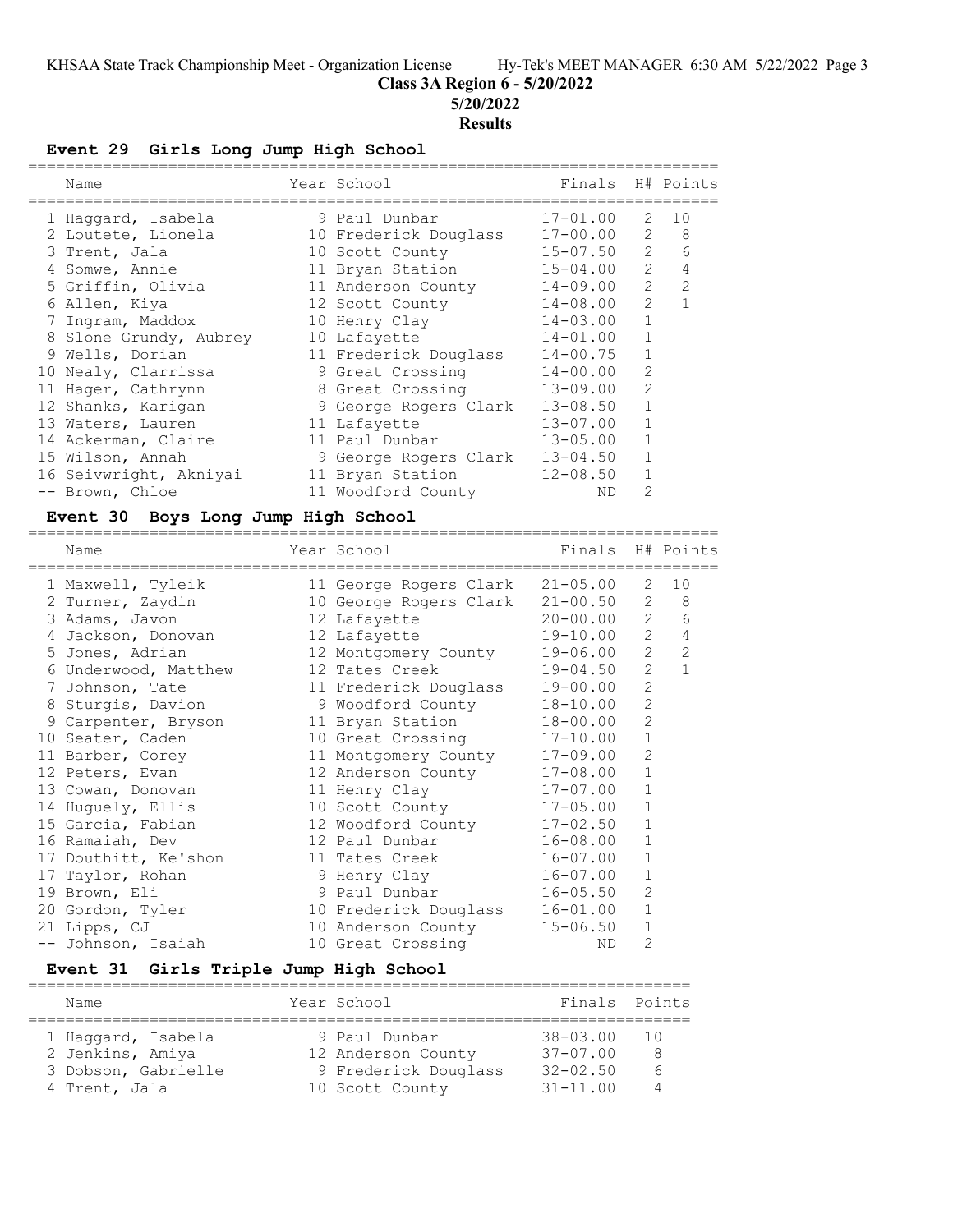**Class 3A Region 6 - 5/20/2022**

**5/20/2022**

#### **Results**

### **....Event 31 Girls Triple Jump High School**

 5 Kantar, Holland 11 Lafayette 31-04.00 2 7 Somwe, Annie 8 Asher, Payton 9 Newton, Ariel 10 Cooper, Rori 11 Seivwright, Akniyai 12 Wright, Marissa 13 Crawford, Elizabeth -- Morre, Grace 11 Scott County ND

| 6 Slone Grundy, Aubrey | 10 Lafayette          | $31 - 03.00$ | $\mathbf{1}$ |
|------------------------|-----------------------|--------------|--------------|
| 7 Somwe, Annie         | 11 Bryan Station      | $31 - 01.00$ |              |
| 8 Asher, Payton        | 9 Woodford County     | $30 - 09.50$ |              |
| 9 Newton, Ariel        | 10 Frederick Douglass | $29 - 06.00$ |              |
| 10 Cooper, Rori        | 8 George Rogers Clark | $29 - 04.00$ |              |
| 11 Seivwright, Akniyai | 11 Bryan Station      | $29 - 03.50$ |              |
| 12 Wright, Marissa     | 10 Great Crossing     | $29 - 02.50$ |              |
| 13 Crawford, Elizabeth | 12 Paul Dunbar        | $29 - 01.00$ |              |
| 14 Lilley, Kaitlyn     | 9 Anderson County     | $27 - 04.50$ |              |
| 15 Hager, Cathrynn     | 8 Great Crossing      | $27 - 00.00$ |              |
| 16 Paige, Shelby       | 10 Montgomery County  | $26 - 07.50$ |              |
|                        |                       |              |              |

#### **Event 32 Boys Triple Jump High School**

| Name                 | Year School            | Finals Points |               |
|----------------------|------------------------|---------------|---------------|
| 1 Adams, Javon       | 12 Lafayette           | $43 - 11.50$  | 10            |
| 2 Carpenter, Bryson  | 11 Bryan Station       | $42 - 07.25$  | 8             |
| 3 Jackson, Donovan   | 12 Lafayette           | $39 - 04.00$  | 6             |
| 4 Douthitt, Ke'shon  | 11 Tates Creek         | $38 - 10.00$  | 4             |
| 5 Brock, Braxton     | 9 Woodford County      | $38 - 02.50$  | $\mathcal{L}$ |
| 6 Brown, Eli         | 9 Paul Dunbar          | $38 - 02.00$  |               |
| 7 Stigall, Logan     | 12 Montgomery County   | $36 - 04.50$  |               |
| 8 Willoughby, Camron | 11 Montgomery County   | $36 - 01.50$  |               |
| 9 Gordon, Tyler      | 10 Frederick Douglass  | $35 - 03.00$  |               |
| 10 Swartz, Cole      | 9 Great Crossing       | $33 - 07.00$  |               |
| 11 Parido, Lukas     | 12 George Rogers Clark | $32 - 08.00$  |               |
| 12 Hight, Tristen    | 11 Great Crossing      | $29 - 10.00$  |               |
| 13 Epps, Thomas      | 10 Frederick Douglass  | $27 - 03.25$  |               |

# **Event 33 Girls High Jump High School**

| Name                | Year School                   | Finals Points |                |
|---------------------|-------------------------------|---------------|----------------|
| 1 Haqqard, Isabela  | 9 Paul Dunbar                 | $5 - 00.00$   | 10             |
| 2 Ackerman, Claire  | 11 Paul Dunbar                | 4-10.00       | 8              |
| 3 Jenkins, Amiya    | 12 Anderson County            | J4-08.00      | 6              |
| 4 Brown, Chloe      | 11 Woodford County            | J4-08.00      | $\overline{4}$ |
| 5 Patton, Ryli      | 9 Frederick Douglass          | J4-08.00      | 2              |
| 6 Cooper, Rori      | 8 George Rogers Clark         | $J4 - 06.00$  | $\mathbf{1}$   |
| 7 Bruening, Natalie | 12 Montgomery County          | $J4 - 06.00$  |                |
| 7 McSorley, Maggie  | 12 Woodford County            | $J4 - 06.00$  |                |
| 9 Satterly, Brooke  | 11 Scott County               | $J4 - 06.00$  |                |
| 10 Jones, Brynn     | 12 Montgomery County 4-04.00  |               |                |
| 11 Hager, Cathrynn  | 8 Great Crossing              | $4 - 00.00$   |                |
| 11 Isreal, Christa  | 12 Frederick Douglass 4-00.00 |               |                |
| -- Somwe, Annie     | 11 Bryan Station              | ΝH            |                |
| -- Fish, Alyssa     | 8 George Rogers Clark         | NH            |                |
| -- Waters, Lauren   | 11 Lafayette                  | ΝH            |                |
| -- Thompson, Callie | 12 Great Crossing             | NH            |                |
| -- Park, Neilsen    | 9 Bryan Station               | ΝH            |                |
| -- Lipsett, Harper  | 7 Tates Creek                 | NH            |                |
| -- Gaffney, Gwen    | 9 Lafayette                   | ΝH            |                |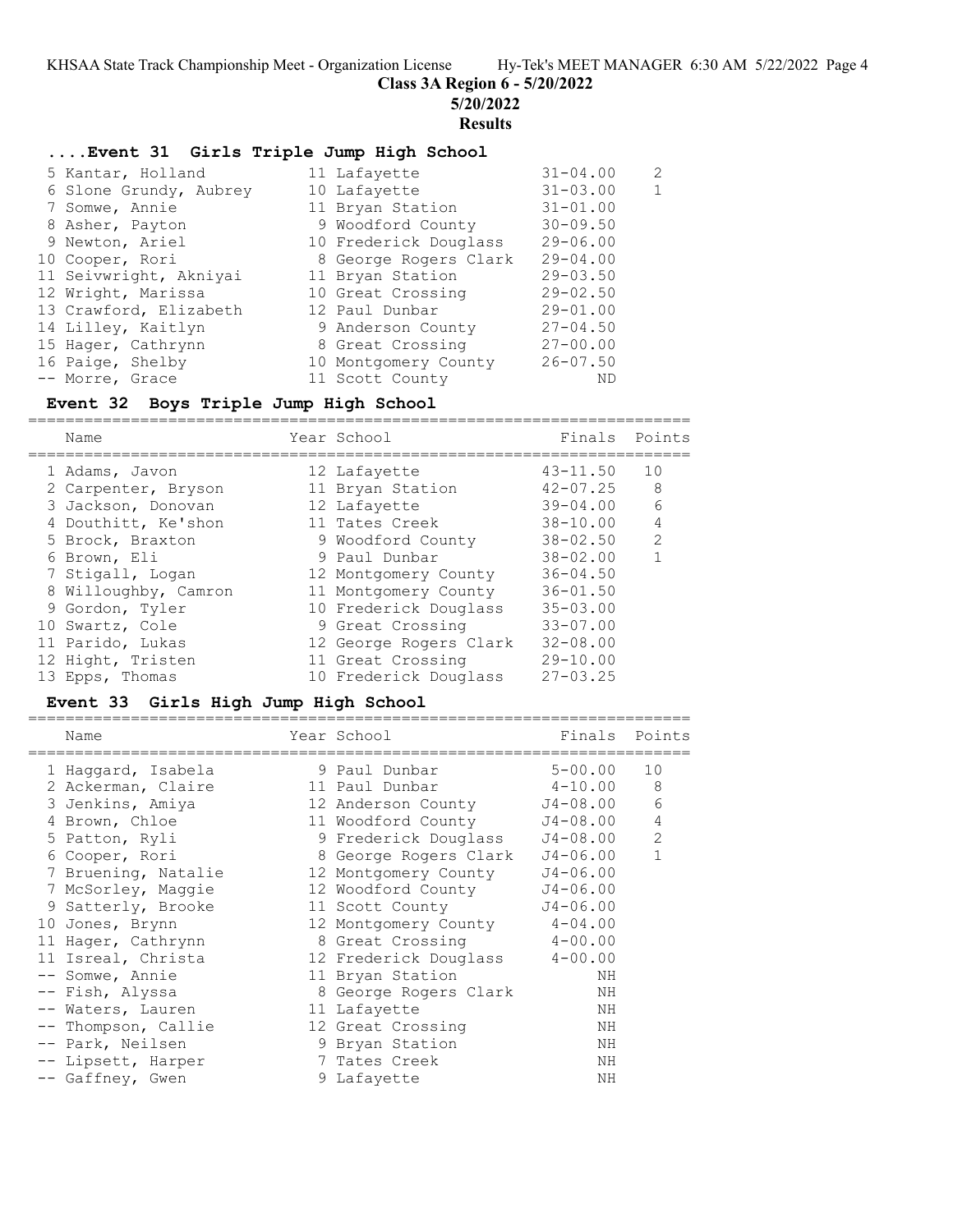**Class 3A Region 6 - 5/20/2022**

**5/20/2022**

#### **Results**

**Event 34 Boys High Jump High School**

|   | Name                 | Year School            | Finals       | Points |
|---|----------------------|------------------------|--------------|--------|
|   | 1 Maxwell, Tyleik    | 11 George Rogers Clark | 6-02.00      | 10     |
|   | 2 Carpenter, Bryson  | 11 Bryan Station       | $J5 - 10.00$ | 8      |
|   | 3 Thompson, River    | 12 Montgomery County   | $J5 - 10.00$ | 6      |
|   | 4 Adams, Javon       | 12 Lafayette           | $J5 - 10.00$ | 4      |
|   | 5 Willoughby, Camron | 11 Montgomery County   | J5-08.00     | 1.50   |
|   | 5 Young, Malakhi     | 11 Great Crossing      | J5-08.00     | 1.50   |
|   | 7 Lehmkuhler, Jack   | 10 Woodford County     | $J5 - 08.00$ |        |
| 8 | Lemmon, Soren        | 11 George Rogers Clark | $J5 - 04.00$ |        |
| 8 | Brown, Jemerion      | 10 Tates Creek         | $J5 - 04.00$ |        |
|   | 10 Gudger, Mykal     | 10 Woodford County     | $J5 - 04.00$ |        |
|   | 11 Jordan, Jeremy    | 10 Anderson County     | $J5 - 04.00$ |        |
|   | 12 Hickey, Andrew    | 9 Scott County         | $J5 - 04.00$ |        |
|   | 13 Gordon, Tyler     | 10 Frederick Douglass  | $5 - 00.00$  |        |
|   | -- Snow, Andrew      | 10 Frederick Douglass  | NΗ           |        |
|   | -- Haskins jr, JT    | 11 Bryan Station       | ΝH           |        |
|   | -- Jones, Cody       | 11 Great Crossing      | ΝH           |        |
|   |                      |                        |              |        |

#### **Event 35 Girls Pole Vault High School** =======================================================================

| Name                    | Year School           | Finals        | Points         |
|-------------------------|-----------------------|---------------|----------------|
| 1 Ferquson, Sarah       | 12 Lafayette          | $13 - 06.00$  | 10             |
| 2 Walker, Cera          | 12 Frederick Douglass | $J11 - 00.00$ | 8              |
| 3 Willoughby, Lacy      | 8 Montgomery County   | $J11 - 00.00$ | 6              |
| 4 Renfro, Hollyn        | 10 Henry Clay         | $J10 - 06.00$ | $\overline{4}$ |
| 5 Pennell, Elliott      | 12 Henry Clay         | $J10-06.00$   | $\mathcal{L}$  |
| 6 Howard, Bailey        | 8 George Rogers Clark | $9 - 06.00$   |                |
| 7 Bruening, Natalie     | 12 Montgomery County  | $9 - 00.00$   |                |
| 8 Fitzpatrick, Isabella | 10 Anderson County    | $7 - 06.00$   |                |
| 9 Lacefield, Brianne    | 12 Woodford County    | $7 - 00.00$   |                |
| 10 Sewell, Ella         | 9 Lafayette           | $6 - 06.00$   |                |
| 11 Hager, Arianna       | 9 Great Crossing      | $6 - 00.00$   |                |
| 11 Gunter, Natalie      | 10 Great Crossing     | $6 - 00.00$   |                |
| -- Rendon, Audrey       | 9 Frederick Douglass  | NΗ            |                |

#### **Event 36 Boys Pole Vault High School**

|  | Name                 | Year School            | Finals        | Points        |
|--|----------------------|------------------------|---------------|---------------|
|  | 1 Potts, Rodney      | 11 Montgomery County   | $12 - 00.00$  | 10            |
|  | 2 Gray, Jackson      | 9 Woodford County      | $11 - 06.00$  | 8             |
|  | 3 Knapp, Payton      | 9 Tates Creek          | $11 - 00.00$  | 6             |
|  | 4 Chapman, Logan     | 12 Anderson County     | $10 - 06.00$  | 4             |
|  | 5 Wettlaufer, Landon | 10 Woodford County     | $J10 - 00.00$ | $\mathcal{P}$ |
|  | 6 Robles, Wyatt      | 10 Tates Creek         | $J10 - 00.00$ |               |
|  | 7 Patel, Krish       | 11 Montgomery County   | $9 - 06.00$   |               |
|  | 8 Silver, Jacob      | 10 Great Crossing      | $J8 - 06.00$  |               |
|  | 8 Crum, Logan        | 9 Lafayette            | $J8 - 06.00$  |               |
|  | 10 Cox, Jesse        | 12 Great Crossing      | $J8 - 06.00$  |               |
|  | 10 Carter, Deacon    | 10 Henry Clay          | $J8 - 06.00$  |               |
|  | 12 Morris, Billy     | 12 George Rogers Clark | $8 - 00.00$   |               |
|  |                      |                        |               |               |